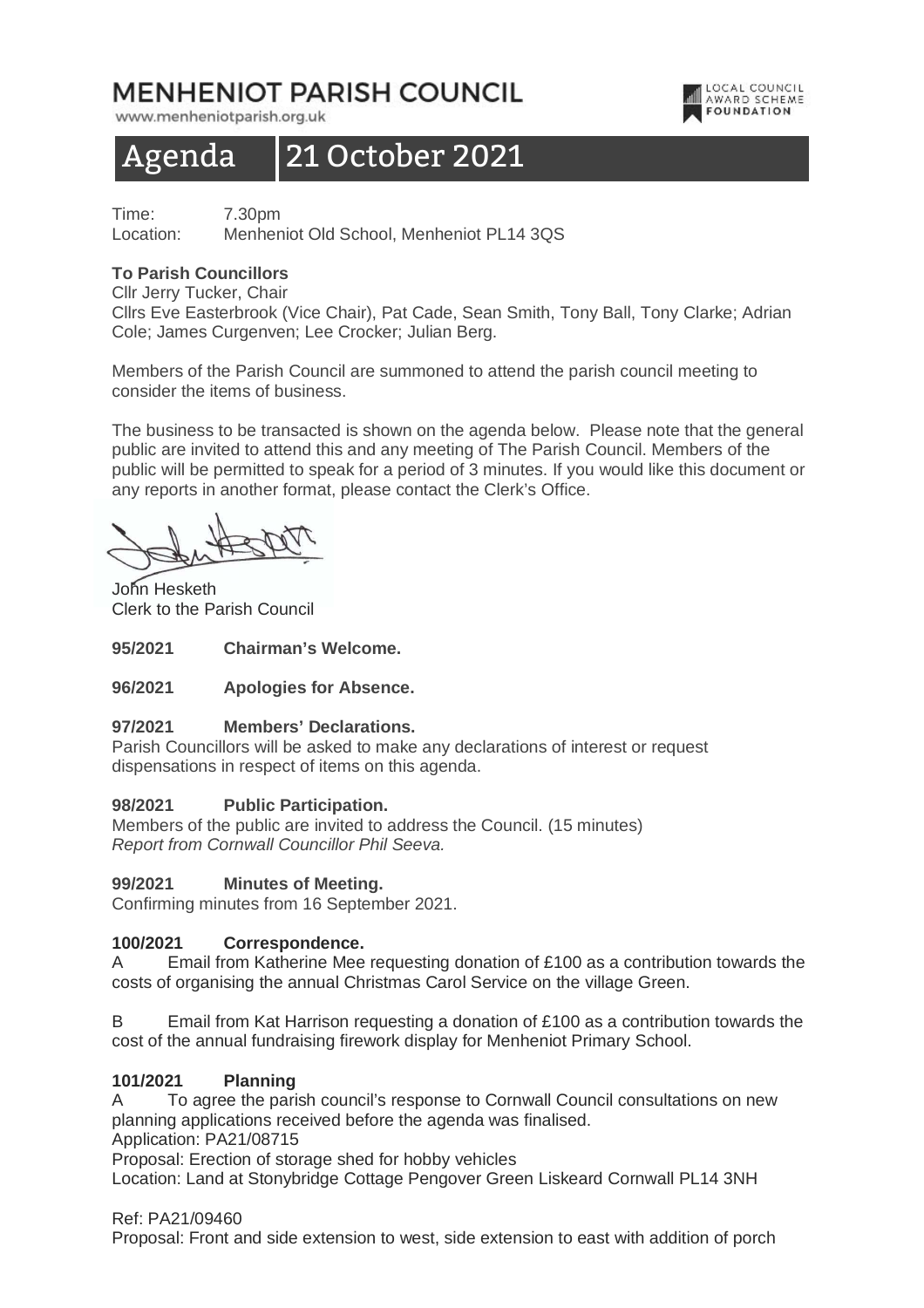B Any applications received by Cornwall Council by the time of the meeting. Information only. None received.

C Planning applications approved by Cornwall Council.

PA21/06148 APPROVED

Applicant: Mr James Kendall

Location: Tregrill Farm Menheniot Liskeard Cornwall PL14 3PL

Proposal: Construction of agricultural shed as covered dung store

D Planning applications refused by Cornwall Council or withdrawn by the applicant. Information only. None refused.

## **102/2021 Finance**

A Accounts for Payment – Schedule 2021/22 - Members are to consider the payment schedule and agree payment.

| <b>Date</b>              | Payee                    | <b>Description</b>         | Pay        |          |
|--------------------------|--------------------------|----------------------------|------------|----------|
| 25/10/2021               | Jaynene White            | Spring bulbs (maintenance) | <b>OLB</b> | 13.98    |
| 25/10/2021               | Anthony Ball             | Maintenance expenses       | <b>OLB</b> | 556.00   |
| 25/10/2021               | <b>Broxap</b>            | Waste bin                  | <b>OLB</b> | 353.94   |
| 25/10/2021               | <b>Broxap</b>            | Waste bin                  | <b>OLB</b> | 286.80   |
| 25/10/2021               | Chic Flower (Plandscape) | Ground maintenance         | <b>OLB</b> | 210.00   |
| 25/10/2021               | <b>HMRC</b>              | <b>PAYE</b>                | <b>OLB</b> | 89.60    |
| 25/10/2021               | <b>Salaries</b>          | Sep payment                | <b>OLB</b> | 757.15   |
| 25/10/2021               | <b>SSE Enterprise</b>    | Lighting maintenance       | <b>OLB</b> | 97.20    |
| All payments this period |                          |                            |            | 2,364.67 |

## B Bank Receipts. For information.

| <b>Date</b>                          | <b>Payer</b>             | <b>Description</b>            |           |          |
|--------------------------------------|--------------------------|-------------------------------|-----------|----------|
| 30/09/2021                           | <b>ICornwall Council</b> | <b>ICall Account Interest</b> |           | 45.82    |
| 06/09/2021                           | <b>ICornwall Council</b> | Biannual Precept & CTS        |           | 10462.62 |
|                                      |                          |                               |           |          |
| <b>All bank receipts this period</b> |                          |                               | 10.508.44 |          |

## C Bank Reconciliation.

This report may be viewed on the council's website

D Outturn for Q2 (July-September 2021)

This report may be viewed on the council's website

## **103/2021 Chair's Agenda Items.**

- A Neighbourhood Development Plan. Progress report.
- B Safer A38: progress report.

C Village Green: flooding and repairs.

D HM Queens Platinum Jubilee 2022: councillors will be asked to suggest projects to mark the 70<sup>th</sup> anniversary of the queen's succession.

E Priorities for this parish council and the Liskeard Looe Community Network area. These reports may be viewed on the council's website

## **104/2021 Councillors' Reports**

Cllr Adrian Cole

Progress report on climate change policy commitments

A Councillors will be asked to approve the change to a renewable electricity supplier and upgrade the lamps in three street lighting columns to improve efficiency and reduce electricity consumption.

This report may be viewed on the council's website